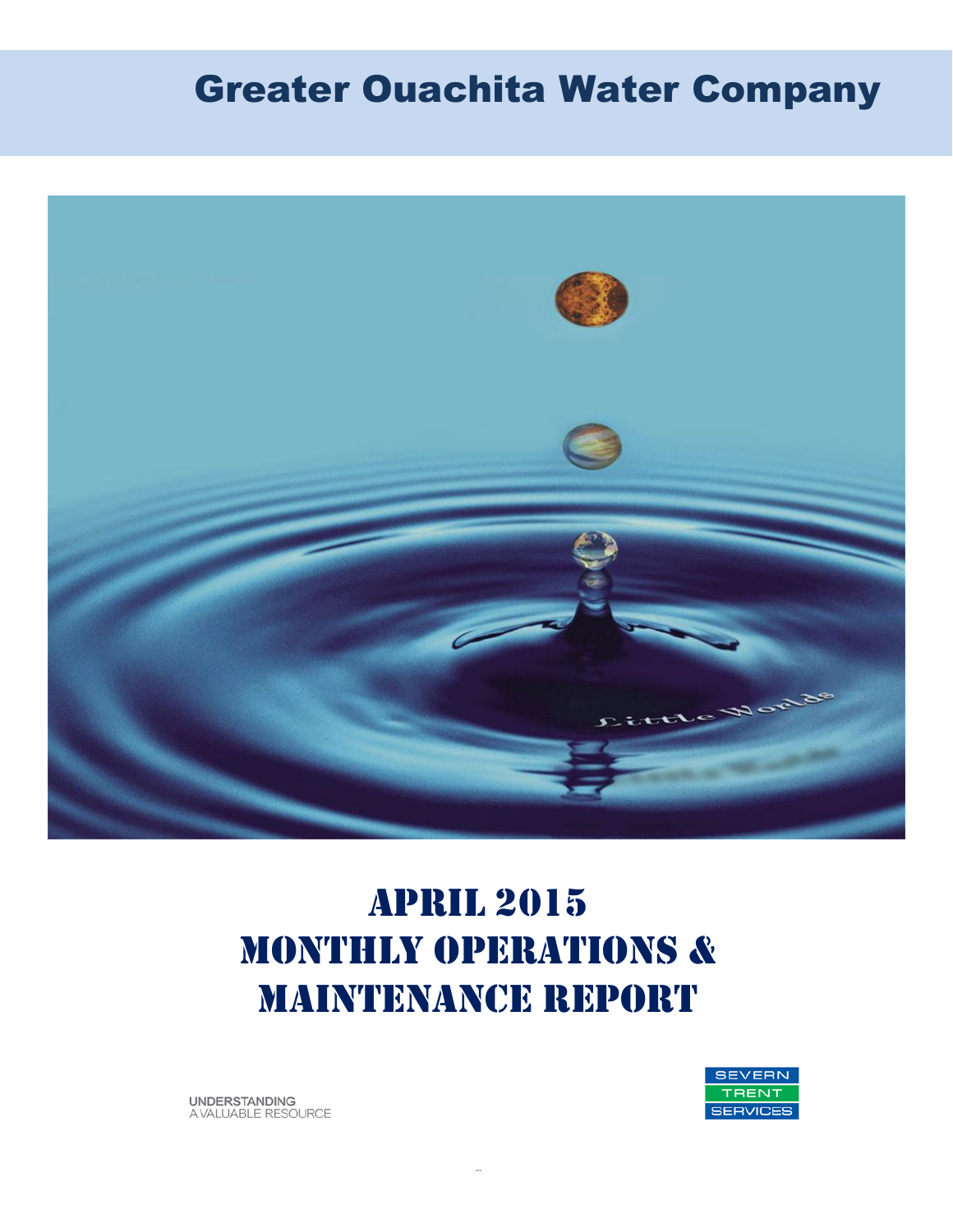

Severn Trent Services 6725 Cypress ST. West Monroe, LA 71291 United States

T: +1 318 322 3741

www.severntrentservices.com

#### **Monthly Report of Operation and Maintenance For the Greater Ouachita Water Company For the Month of April, 2015**

May 7, 2015

Mr. Tommy Sparks. CEO Greater Ouachita Water Company PO Box 1257 West Monroe LA, 71294

Dear Mr. Sparks:

Severn Trent Environmental Services is pleased to present the attached Monthly report. Included is a detailed report of operation and maintenance of GOWC Wastewater, Water Treatment Plants and Pump Stations and, Billing and collections. I welcome any comments or questions on this report.

Sincerely,

Jason Moss

Jason Moss Project Manager



**UNDERSTANDING** A VALUABLE RESOURCE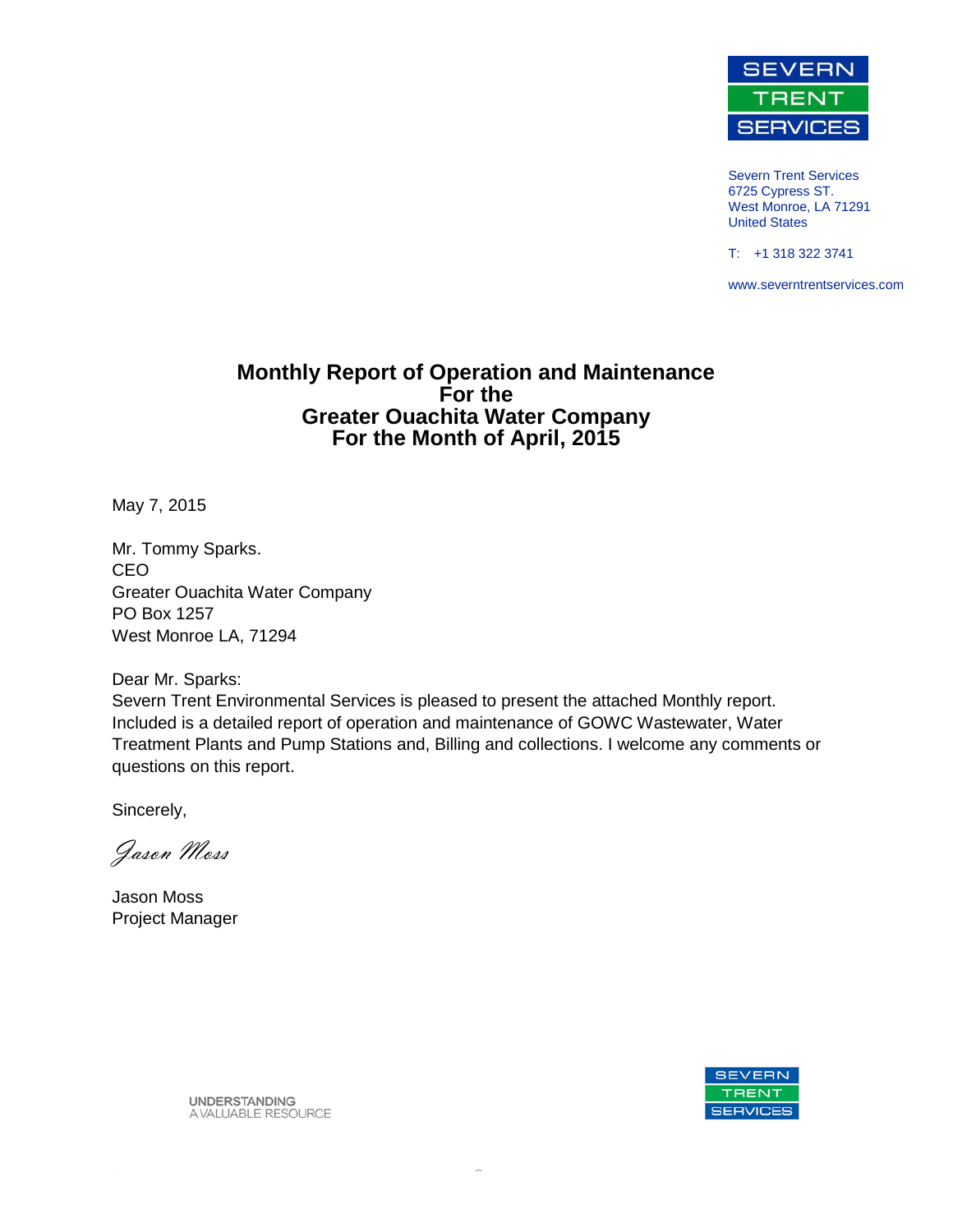# **Executive Summary**

The Month of April has been a full month but productive. We started the month at full staff and despite the weather we had a back log of 32 leaks waiting repairs and 18 new service taps. During the middle part of the month we lost several staff members due to various uncontrollable circumstances.

Long with that, during the month of April 2015 we had 880 Various Work orders that required a service tech to go out, range from reconnects, new services, water leaks, meter rereads, service disconnects, and of those work orders we had reported 52 water quality calls. This is a drastic reduction from the 129 water quality calls in February and 76 in March. The water in the Ark. Rd. system and Campbell ST. continues to improve by locating all the dead end lines and flushing.

# **Operations Highlights**

#### **WWTP:**

- Cleaned out sludge returns on the presidential WWTP
- Mill haven Lagoon Replaced Aerator on main pond and repaired mounting brackets
- Wagon Wheel WWTP Replaced 2 Breakers
- Wagon Wheel WWTP Replaced Capacitor on motor
- Wagon Wheel WWTP replaced motor
- Southeast Regional plant Replaced 2 aerators
- Southeast regional plant Replaced motor mounts on levee pump station
- Southeast regional plant Replaced fuses
- Southeast regional plant repaired trash pump on clarifier
- Northeast regional plant set aerator 1
- Northeast regional reset 2 aerators in basin 2
- Northeast Regional replaced 2 aerators
- Northeast Regional replaced wire on 1 aerator on basin 1
- US 165 plant set aerators back in basin #1
- Us 165 broken cable basin 1
- US 165 changed out 1 bad motor

#### **WTP:**

- Pulled the influent pump to check as why the pump is not pumping full flow
- Replaced exhaust fan on Chlorinator building at Ticheli
- Charmingdale Fixed CL2 pump
- Charmingdale Fixed Air compressor
- Charmingdale Fixed water leak on tank
- Campbell st well Adjusted pressure switch
- KNOE Repaired storm damaged boards on Missions and checked transducers

#### **Lift Stations**

- Pulled pumps on Shadow Oaks to clean them multiple times due to excessive rags and trash
- Joe White LS pulled pumps to clean
- Replaced capacitor and relay on Joe White LS
- Garden Park Replaced resistor on a Missions box
- Coon Trial Lift Stations pulled pump to clean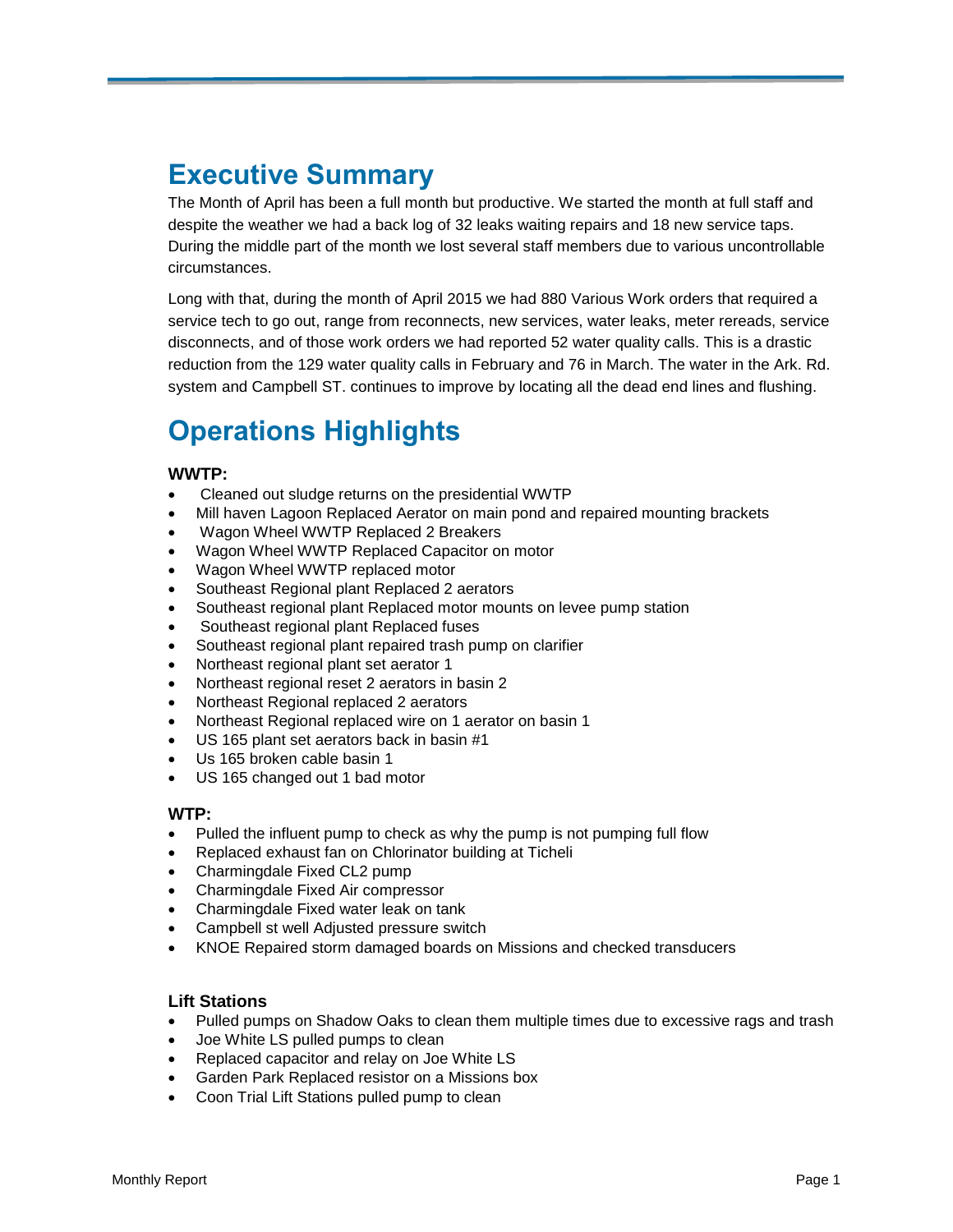- **•** Boeuf River LS Repaired high water float
- Cochise Run Repaired Electrical wiring on pumps
- Industrial Park #4 Replaced starter and overloads, And one 5 HP pump
- Industrial park #3 Replaced Rotating assembly
- Park Terrace West electrical repairs on #2 pump
- Love estates Replaced rotating Assembly, unstopped suction lines reprimed pumps
- Lincoln Park Installed new control board and floats
- Tangle wood Replaced rotating assembly
- West Pines Reworked air release valves
- West Pines Changed starter and overloads
- West pines Installed TL140 Board
- West pines re-piped wire to floats
- West pines installed new floats
- West Pines pumped sludge
- Garret RD Replaced Resistors on Missions board
- Remington Welded man way and reprimed the pumps
- Hwy 139 Reworked air relief valve
- Hwy 139 Fixed Discharge pipe on pump 2
- Frenchman's bend Outfall LS Adjusted pumps
- Frenchman's bend Outfall LS Pulled pumps and cleaned
- Frenchman's Bend outfall LS installed Mission SCADA
- Frenchman's bend #5 installed Missions SCADA
- Monticello installed Mission SCADA
- Joe White south installed Mission SCADA
- High Country LS had a Power failure on Entergy

#### **Booster Stations**

• Parrots Beak Booster station Changed out transducer and main Missions Board due to Lightning strike

#### **Field Services**

- Oliece St. Repaired water main due to contractor negligence
- Field crews completed 16 new service taps
- Fixed 42 water leaks
- 1 sewer main repair
- Meter services fixed 11 water leaks at the meters
- Replaced 69 meter lids and boxes
- 22 meter change outs
- 6 curb stop change outs

#### **Billing and Collections**

- Month end closing had 21,926 customers and billed for 144,875,000 gallons of water throughout the GOWC systems.
- 265 meter cutoffs due to none payment, this is down as a result of running a shorter list of past due accounts.

### **Technical Services**

 Kelvin Peters, AC Barnett and Roy Aristizabal, with Technical solutions group spent a few days during the early part of the month to help look over any issues and offer help with coming up corrective actions with needed work on a few of the wastewater plants.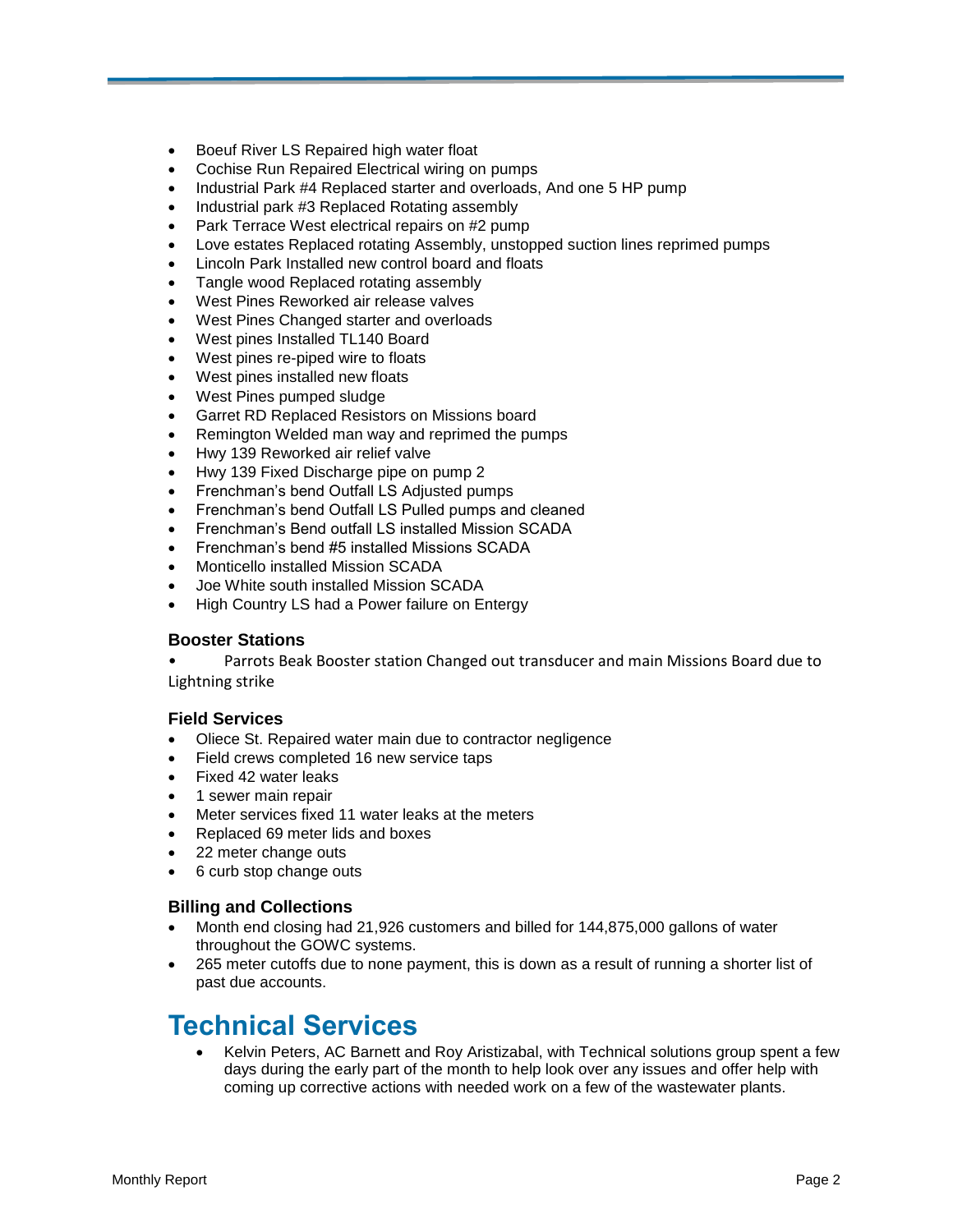# **Environmental Information**

- Rainfall for April 2015 totals throughout the Parish was an average of 4.71 inches
- We treated Approximately 40 MG of sewer for the month of April 2015

# **Safety Performance**

- April all GOWC plants, we had 0 LTIs, 0 OSHA recordable injuries, 64 Behavioral KPIs (Near Misses, Unsafe Conditions and Indications of Interdependent Culture), and 0 vehicle incidents.
- There were 68 hours of in-house safety training.
- Safety topics were on KPI's and reporting accidents
- What is a KPI? Severn Trent finds that awareness of our surroundings is a key to promoting safety. Each month, each employee is to find a condition - whether at work or at home - that is unsafe or a "near miss" and report it to the safety coordinator. Taking immediate corrective action is an important step in this process, and this is one of the ways we prevent potential accidents.

### **Personnel**

- We are down 6 total positions and are currently taking applications. All positions should be closed out by the end of May 2015. Both Crew Chiefs offer letter are out and signed and are waiting out there 2 week notices to their current employers. One will start on May 11, 2015 and the other will start a week or so latter.
- Currently interviewing for the 2 Maintenance tech positions, operator 3 and 1 utility tech position.
- Mike Miller our current field services manager is set to retire at the end of May 2015. His replacement should be named by mid-May.

# **Public Relations**

• None to report.